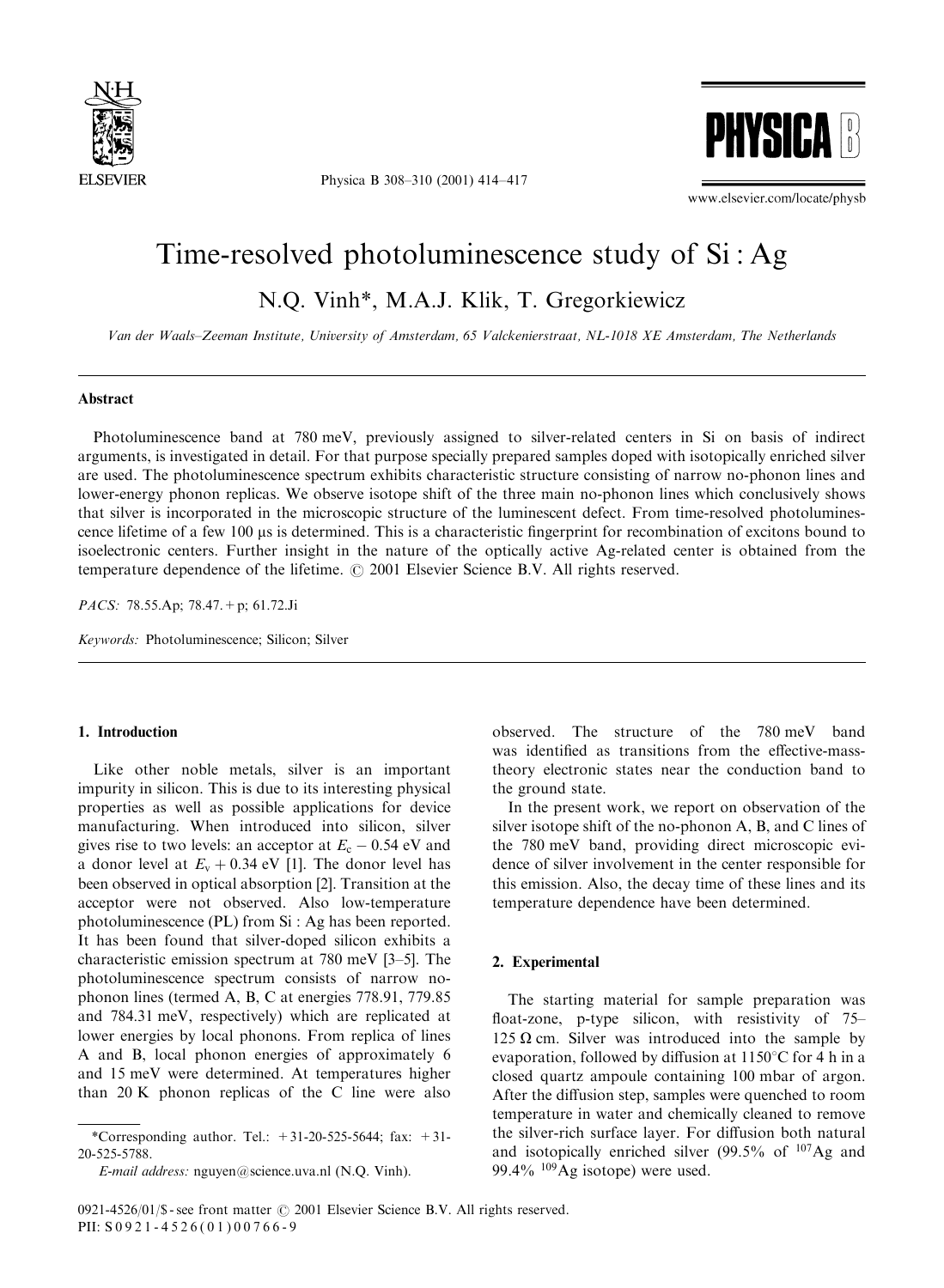The PL experiments were performed with a variable temperature continuous-flow cryostat accessing the 1.5– 300 K range (Oxford Instruments Optistat CF). For excitation a cw argon-ion laser operating at 514.5 nm was used. All spectra were obtained with a  $1.5 \text{ m }F/12$ monocromator (Jobin–Yvon THR-1500) and detected by a high-sensitivity germanium detector (Edinburgh Instruments).

Time-resolved measurements were carried out using a digital oscilloscope (Tektronic TDS 3000) in combination with an InP/InGaAs nitrogen-cooled photomultiplier tube (Hamamatsu R5509-72). For transient excitation a laser beam (at a 1 W continuous power) was passed through a pinhole and mechanical chopping (200 Hz). In this configuration, the experimentally measured system response time was 38 µs.

#### 3. Results and discussion

#### 3.1. Isotope measurements

For all the investigated samples photoluminescence was measured for the energy range between the band gap energy of silicon and approximately 700 meV. Fig. 1 shows typical photoluminescence spectra obtained in this study from silver-doped silicon samples at 10 and 20 K: The band around 780 meV is similar to that observed earlier [3–5], and ascribed to silver on basis of sample preparation. In addition to that, two new and weaker PL bands at 806 and 811 meV; labeled D and E, respectively, were detected.

Fig. 2 presents high-resolution photoluminescence spectra of the 780 meV band recorded for samples doped with silver isotope  $107\text{Ag}$ , silver isotope  $109\text{Ag}$  and natural silver. The spectra of samples doped with isotopically enriched silver are similar to that in Fig. 1



Fig. 1. 780 meV PL band observed in silver-doped silicon at  $T = 10$  and 20 K.



Fig. 2. A, B and C PL lines measured in silicon doped with isotopically enriched silver (upper curves) and natural silver (lower curve).

but with positions of ABC structure were shifted by  $\sim$  -0.017 meV for <sup>107</sup>Ag-doped silicon, and by  $\sim +0.017$  meV for <sup>109</sup>Ag-doped silicon. We also note that PL lines in sample diffused with natural silver  $\left(\frac{107}{\text{Ag}}\right)$ :  $\left[\frac{109}{\text{Ag}}\right]$  as 52:48) are distinctly broader than those for  $107\text{Ag}$  or  $109\text{Ag-doping}$ . These results provide direct evidence that silver is involved in the microscopic structure of the center responsible for this emission.

The isotope shifts were observed also for the phonon satellites and are illustrated in Fig. 3 for the 773 and 765 meV replicas of lines A and B. Isotope shifts of luminescence lines are a convenient tool for the identification of the chemical nature of the optically active centers. The isotope effect for the bound exciton photoluminescence is related to the zero vibrations of the center and leads usually to an increase of the recombination energy for heavier nuclei [6,7]. For isoelectronic impurities in silicon such an effect has been experimentally observed for the copper–copper pair [8]. In this case, a 0.1 nm difference of the position of the PL line for the samples doped with  $^{63}Cu$  and  $^{65}Cu$  copper isotopes has been concluded.

In Fig. 4 high-resolution PL spectra of  $D$  and  $E$  bands at 25 K recorded in samples doped with monoisotopic silver are compared. In this case no isotope shift is observed and we can not conclude whether these lines are silver-related.

#### 3.2. Luminescence decay time measurements

We have examined decay characteristics of A, B and C lines. The decay times are exponential over the entire temperature range and identical for all the components. Fig. 5 shows decay of A line experimentally measured at 4 and 20 K: The lifetimes measured for A line at 4 and 20 K are  $248\pm3$  µs, and  $130\pm5$  µs, respectively. The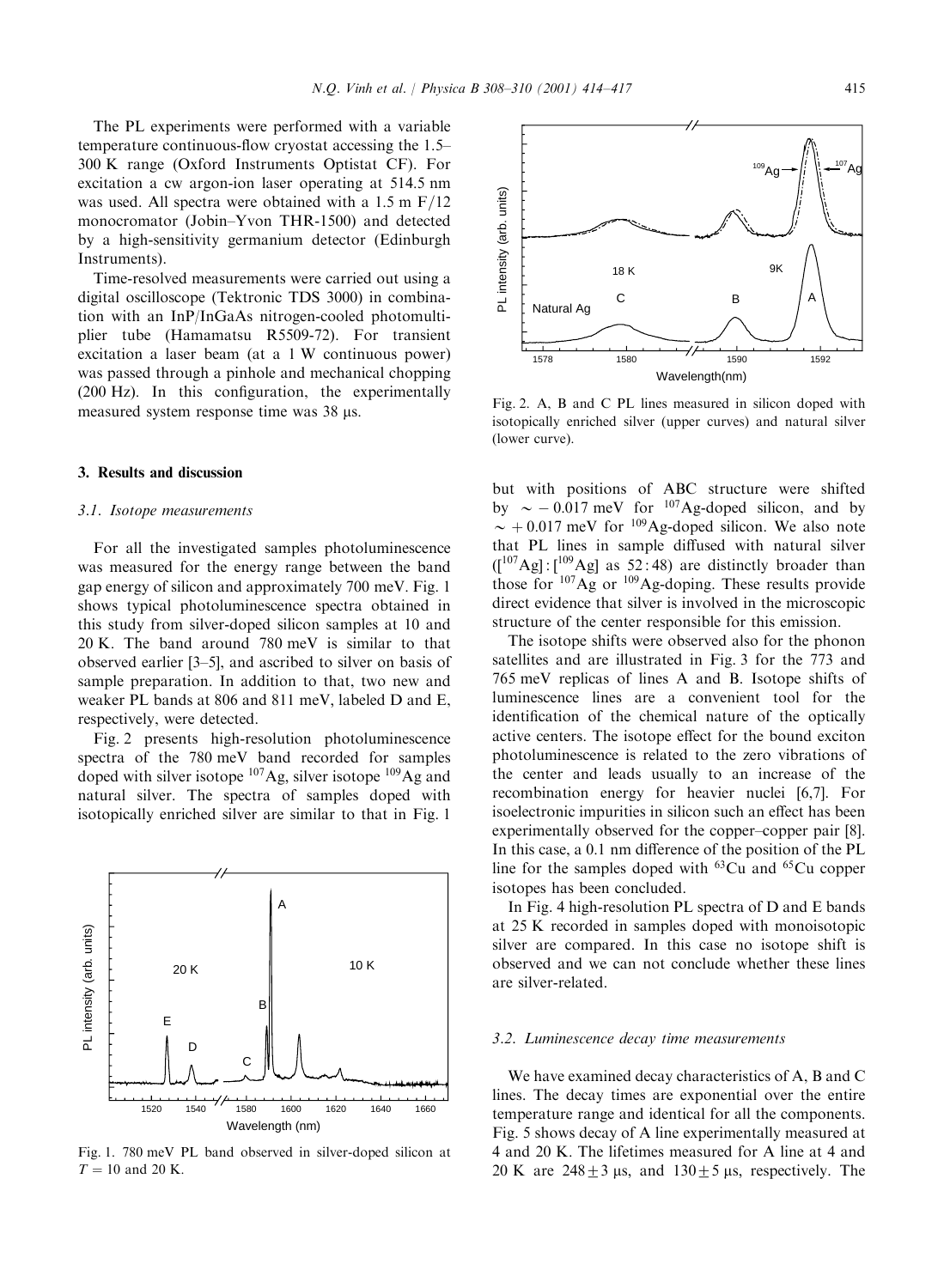

Fig. 3. Isotope effect for the phonon replicas of A and B lines.



Fig. 4. Isotope effect for D and E PL lines.



Fig. 5. Decay time for the A line of the 780 PL band measured at 4 and 20 K:

temperature dependence of the lifetime is depicted in Fig. 6. From the comparison with the temperature dependence of  $PL$  intensity  $[3]$ , we assign the



Fig. 6. The temperature dependence of decay times of A and B lines.

high-temperature decrease  $(T \ge 30 \text{ K})$  of the lifetime to dissociation of the exciton. The identical decay time ofA, B and C lines is in agreement with the hypothesis that these lines originate from three thermalizing states of the same center [5]. At low temperatures, we obtain long decay times of about  $250 \mu s$ . This value is large when compared with the lifetimes of donor or acceptor bound excitons in silicon, which are in the ns range. For excitons bound to a donor or acceptor, the lifetimes strongly depend on the impurity binding energy  $E_i$ . Experimentally, approximate dependencies  $\tau \propto E_i^{-4.6}$  for acceptor or  $\tau \propto E_i^{-3.9}$  for donor were reported and the lifetime shortening was attributed to a localized phononless Auger recombination process [9]. For example, for excitons localized at In acceptors in silicon with  $E_i = 154$  meV, the lifetime of  $\tau = 2.7$  ns has been determined [9]. The lifetimes measured in this study are by a factor  $10<sup>5</sup>$  longer and are consistent with a model that the A, B and C lines are due to recombinations of excitons bound at an isoelectronic trap [10,11].

## 5. Conclusion

The 780 meV luminescence lines observed in silver-doped silicon samples have been studied. For samples doped with isotopically enriched silver, we present conclusive microscopic evidence on participation of silver in the optically active center responsible for the 780 meV PL band. The experimentally measured long lifetimes of the three dominant no-phonon lines of the 780 meV band are in agreement with a model of radiative recombination of an exciton localized at an isoelectronic center.